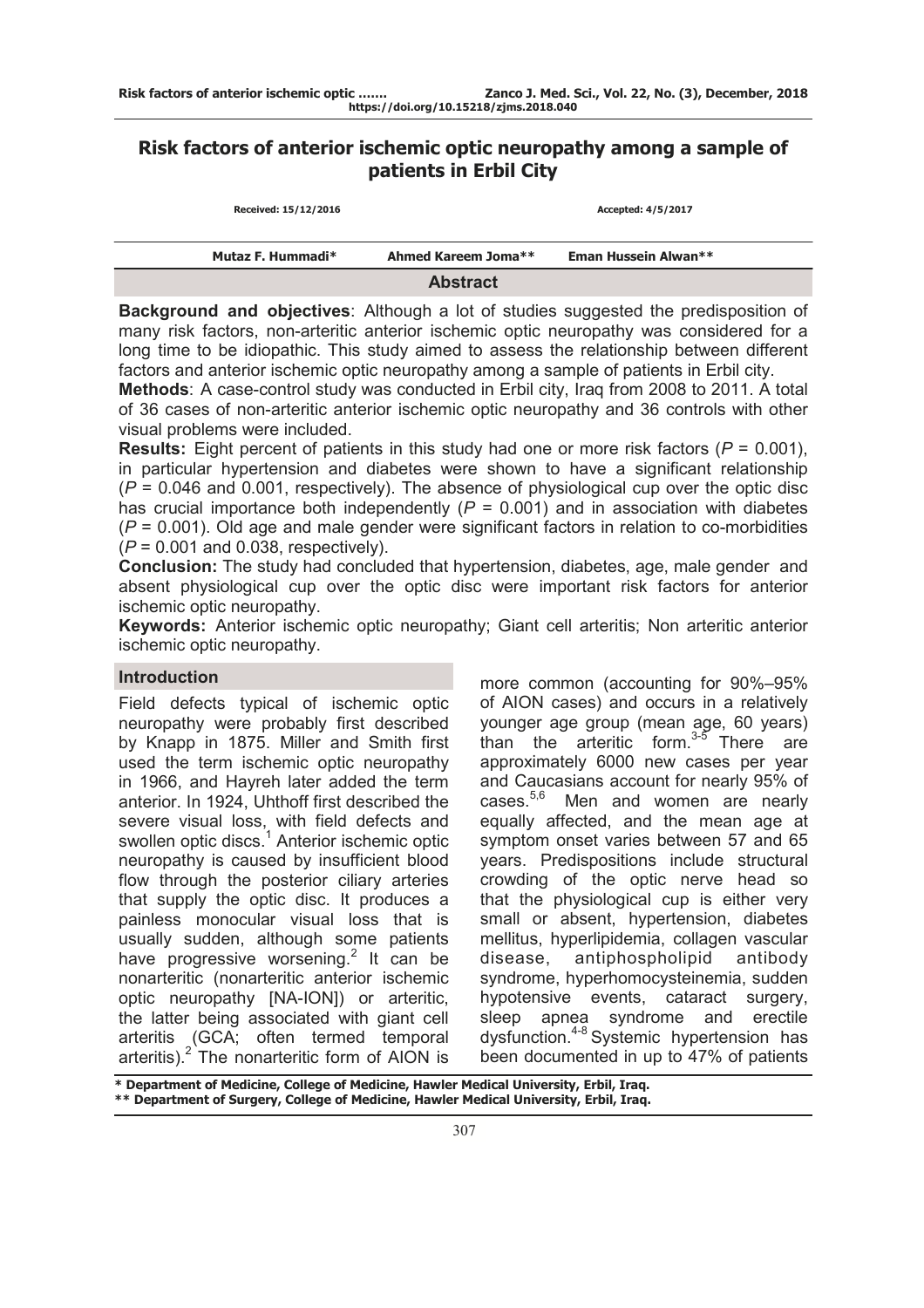| Risk factors of anterior ischemic optic | Zanco J. Med. Sci., Vol. 22, No. (3), December, 2018 |
|-----------------------------------------|------------------------------------------------------|
| https://doi.org/10.15218/zjms.2018.040  |                                                      |

who have NA-AION and diabetes in up to 24%. Diabetics, in particular, show a predisposition to NA-AION at a young age.<sup>5</sup> Optic disc drusen might increase the risk of developing NA-AION by theoretically contributing to the "crowded" optic nerve in discs with a small cup to disc ratios. There are anecdotal reports of NA-AION occurring in patients with optic disc drusen, but a causal relationship has not been proved.<sup>9-11</sup> Since 1974, several studies have shown that in eyes with NA-AION there is a significantly higher prevalence of absent or small cup than in the general population.12-14 No treatment is available; Prevention with aspirin has not been demonstrated to be effective, although it is recommended.<sup>15</sup> Many patients with NA-AION notice their symptoms in the morning.<sup>16</sup> This has prompted investigations into changes in the systemic blood pressure at night in patients with  $NA-AION^{16,17}$  and raises the question of whether other nocturnal events may predispose patients to NA-AION. AION can occur without any obvious preliminary cause or predisposing factors, but it is more likely to occur in those people who are already having a risk or more for atherosclerosis and in one-quarter of patients it can affect the other eye. This study will increase the awareness of both doctors and patients about the role of different associated factors like diabetes, hypertension, hyperlipidemia, and smoking in increasing the susceptibility to optic nerve ischemia and disturbance of vision, and we tried to show to which extent these factors were important in our patients in Erbil city of Iraq.

# **Methods**

This case-control study was carried out in our private neurology and ophthalmology clinics and outpatient clinics in Hawler and Rizgary Teaching Hospitals, Erbil, Iraq from July 2008 to May 2011. Patients were included in this study from different ages who developed an attack of sudden blurring or loss of vision in one eye.

They were examined ophthalmologically and neurologically by direct patient interview, and their fundoscopy showed abnormalities in their optic disc +/- retina. Medical examination was done for vital signs, any tenderness over the temporal arteries and pulses (especially those above 50 of age). Magnetic resonance imaging (MRI) were done for all patients, thorough blood investigations were done for these patients, blood group was obtained for all, most of them did visual evoked potential (VEP) study and carotid Doppler was done for 27patients. Patients with optic neuritis and patients with AION due to giant cell arteritis were excluded from the study. Only 36 patients were included in this study who did not fit diagnosis other than NA-AION, A control group of 36 patients who came for other visual problems was chosen to participate in this study. A questionnaire designed by the researchers was used to collect information from the patients regarding general health and history of medical diseases, such as hypertension, diabetes mellitus (DM), coronary heart disease, smoking, and other vascular risk factors. Patients were investigated for dyslipidemia (serum cholesterol more than 200 mg/dl, and serum triglyceride more than 150 mg/dl were considered high). The MRI sequences T1, T2, and FLAIR were obtained. The MRI scanner was Siemens 1.5 Tesla (Siemens, Erlangen, Germany). VEP study was done with the advanced device (XAI- MEDICA neuro-com Ukraine). Verbal informed consent was taken from the patients after explaining the design and aims of the study, and all had no objection to participating in the study. The research committee from the College of Medicine, Hawler Medical University approved the study protocol. Chi-square test and Fisher exact test were used for association between AION and risk factors, and *a P* value of ≤0.05 was considered statistically significant.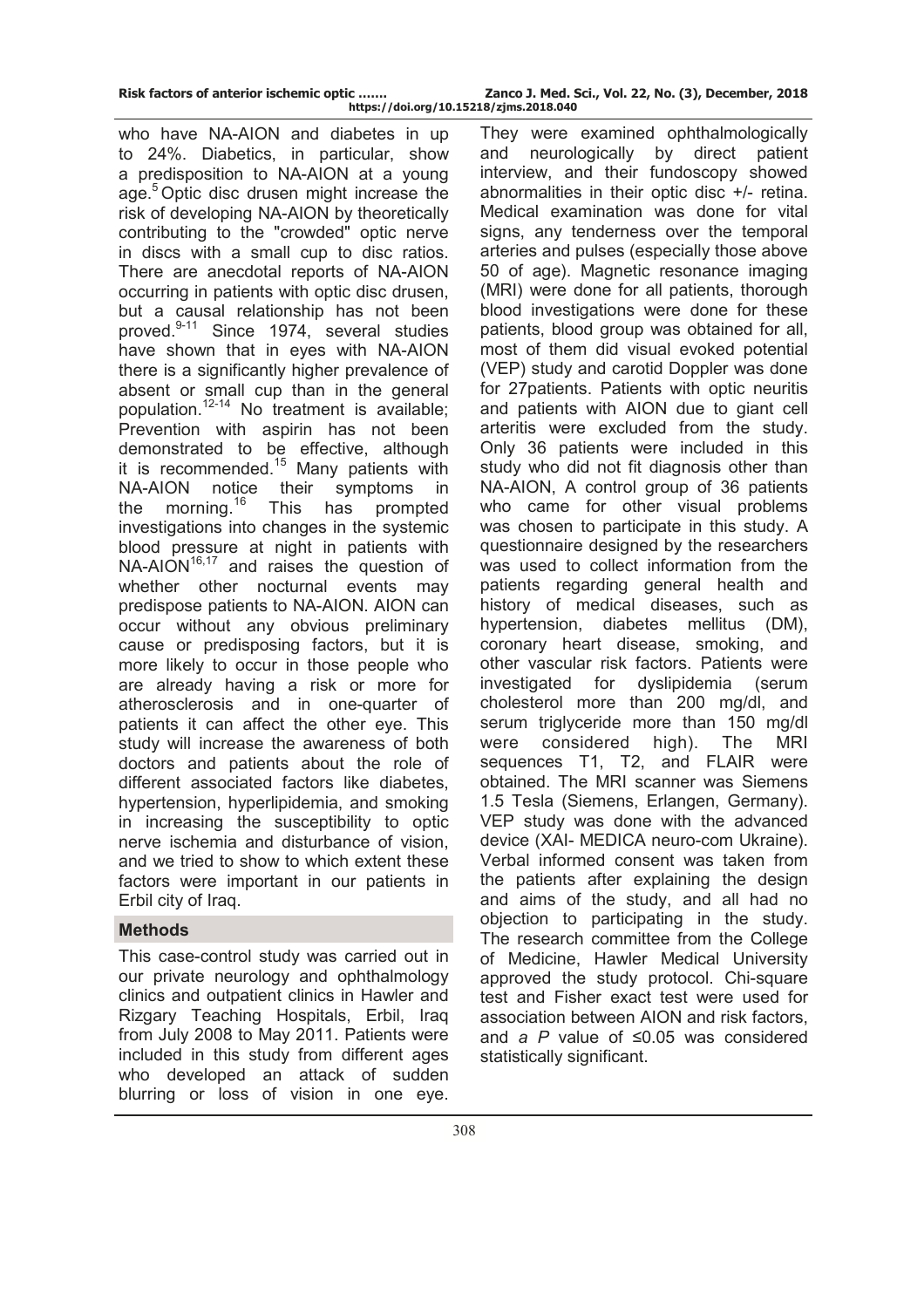**Risk factors of anterior ischemic optic ……. Zanco J. Med. Sci., Vol. 22, No. (3), December, 2018 https://doi.org/10.15218/zjms.2018.040**

### **Results**

#### **Socio-demographic characteristics of the study population**

A total of 72 respondents (36 patients and another 36 individuals as a control group) had participated in the current study, their age ranged from 30 to 88 year old, with a mean of 51.6 years ± 12.42 SD. One third (33.3%) of the control group were above 50 years old compared to 63.89% of the cases. Among the respondents, 21 (58.3%) were males from both study groups with a male to female ratio of 1.4: 1 (Table 1).

### **Risk factors and comorbidities among the study population**

About 19% of the cases have no risk factors, compared to 55% of the control group, while half (50%) of the cases have more than one complication, with a significant statistical association (*P* = 0.001). Among these risk factors hypertension and diabetes were found to be significant (*P* = 0.046 and 0.000, respectively). Regarding other comorbidities, smoking and hyperlipidemia, it was prevalent among both groups (cases and controls), with no significant statistical association (*P* = 0.759 and 0.772, respectively) as shown in Table 2.

| <b>Variables</b>   | <b>Cases</b><br>No. (%) | <b>Controls</b><br>No. (%) | P value |
|--------------------|-------------------------|----------------------------|---------|
| Age groups         |                         |                            |         |
| Less than 50 years | 13(36.1)                | 24 (66.6)                  |         |
| 51-60 years        | 12(33.3)                | 4(11.1)                    | 0.020   |
| 61 years and more  | 11(30.5)                | 8(22.2)                    |         |
| <b>Total</b>       | 36                      | 36                         |         |
| <b>Sex</b>         |                         |                            |         |
| Male               | 21(58.3)                | 21(58.3)                   |         |
| Female             | 15(41.6)                | 15(41.6)                   | 1.00    |
| <b>Total</b>       | 36                      | 36                         |         |

**Table 1:** Socio-demographic characteristics of the study population.

**Table 2:** Risk factors and comorbidities among the study population.

| <b>Variables</b>          | <b>Cases</b><br>$N = 36$<br>No. (%) | <b>Controls</b><br>$No = 36$<br>No. (%) | P value  |  |
|---------------------------|-------------------------------------|-----------------------------------------|----------|--|
| <b>Risk factors</b>       |                                     |                                         |          |  |
| No risk factor            | 7(19.4)                             | 20(55.5)                                | 0.001    |  |
| One risk factor           | 11(30.5)                            | 11(30.5)                                |          |  |
| Two and more risk factors | 18(50.0)                            | 5(13.9)                                 |          |  |
| <b>Co-Morbidities</b>     |                                     |                                         |          |  |
| Hypertension              | 16 (44.4)                           | 8(22.2)                                 | 0.046    |  |
| Diabetes mellitus         | 18(50.0)                            | 3(8.3)                                  | $0.001*$ |  |
| Smoking                   | 7(19.4)                             | 6(16.6)                                 | 0.759    |  |
| Hyperlipidemia            | 8(22.2)                             | 7(19.4)                                 | 0.772    |  |
|                           |                                     |                                         |          |  |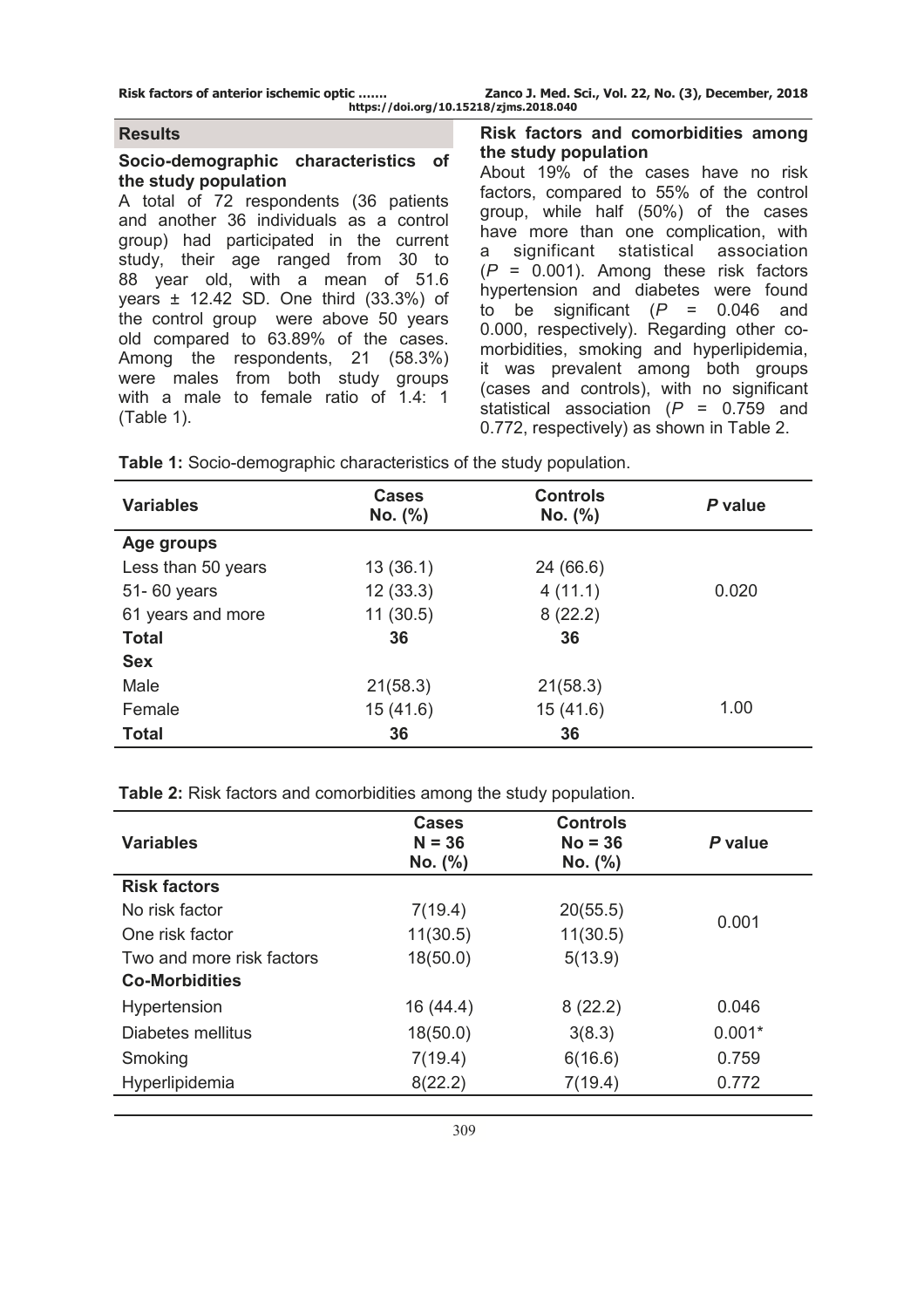| Risk factors of anterior ischemic optic | Zanco J. Med. Sci., Vol. 22, No. (3), December, 2018 |
|-----------------------------------------|------------------------------------------------------|
|                                         | https://doi.org/10.15218/zjms.2018.040               |

**Association of co-morbidities with age groups and gender of the study sample** Age is another important risk factor in relation to co-morbidities, majority of patients with age more than 60 year had one or more associated co-morbidities (36.8% and 57.8%, respectively) with significant statistical difference (*P* = 0.001), of these co-morbidities, hypertension and diabetes (50.0% and 52.4% respectively) were found to have significant statistical difference (*P* = 0.001 for each).

Male gender is more associated with co-morbidities, where males had reported that 40.4% of them had one co-morbidity and 33.3% had more than two co-morbidities, with significant statistical association (*P* = 0.038), also smoking showed significant relation with male gender (*P* value = 0.006), while hypertension, diabetes, and hyperlipidemia were not statistically significant with gender of the patients (*P* = 1.0, 0.795 and 0.563, respectively) as shown in Table 3.

**Table 3:** Association of co-morbidities with age groups and gender of the study sample.  $N = 72$ 

| Age groups (No. %)           |                                   |                                |                                |          |  |
|------------------------------|-----------------------------------|--------------------------------|--------------------------------|----------|--|
| <b>Variables</b>             | Less than 50<br>years<br>$N = 37$ | $51 - 60$<br>years<br>$N = 16$ | 61 years<br>& more<br>$N = 19$ | P value  |  |
| No risk factor               | 23(62.1)                          | 3(18.7)                        | 1(5.2)                         |          |  |
| One risk factor              | 8(21.6)                           | 7(43.7)                        | 7(36.8)                        |          |  |
| Two and more risk<br>factors | 6(16.2)                           | 6(37.5)                        | 11(57.8)                       | $0.001*$ |  |
| Hypertension                 | 4(10.8)                           | 8(50.0)                        | 12(63.1)                       | $0.001*$ |  |
| Diabetes mellitus            | 4(10.8)                           | 6(37.5)                        | 11(57.8)                       | $0.001*$ |  |
| Smoking                      | 7(18.9)                           | 1(6.2)                         | 5(26.3)                        | $0.338*$ |  |
| Hyperlipidemia               | 4(10.8)                           | 4(25.0)                        | 7(36.8)                        | $0.070*$ |  |
| Gender, (No. & %)            |                                   |                                |                                |          |  |
|                              | <b>Male</b><br>$N=42$             |                                | <b>Female</b><br>$N = 30$      |          |  |
| No risk factor               | 11(26.1)                          |                                | 16(53.3)                       |          |  |
| One risk factor              | 17 (40.4)                         |                                | 5(16.6)                        |          |  |
| Two and more risk<br>factors | 14(33.3)                          |                                | 9(30.0)                        | 0.038    |  |
| Hypertension                 | 14(33.3)                          | 10(33.3)                       |                                | 1.00     |  |
| Diabetes mellitus            | 13 (30.9)                         | 8(26.6)                        |                                | 0.795    |  |
| Smoking                      | 12(28.5)                          |                                | 1(3.3)                         | $0.006*$ |  |
| Hyperlipidemia               | 5(16.6)<br>10(23.8)<br>0.563      |                                |                                |          |  |
| *: Fisher exact test         |                                   |                                |                                |          |  |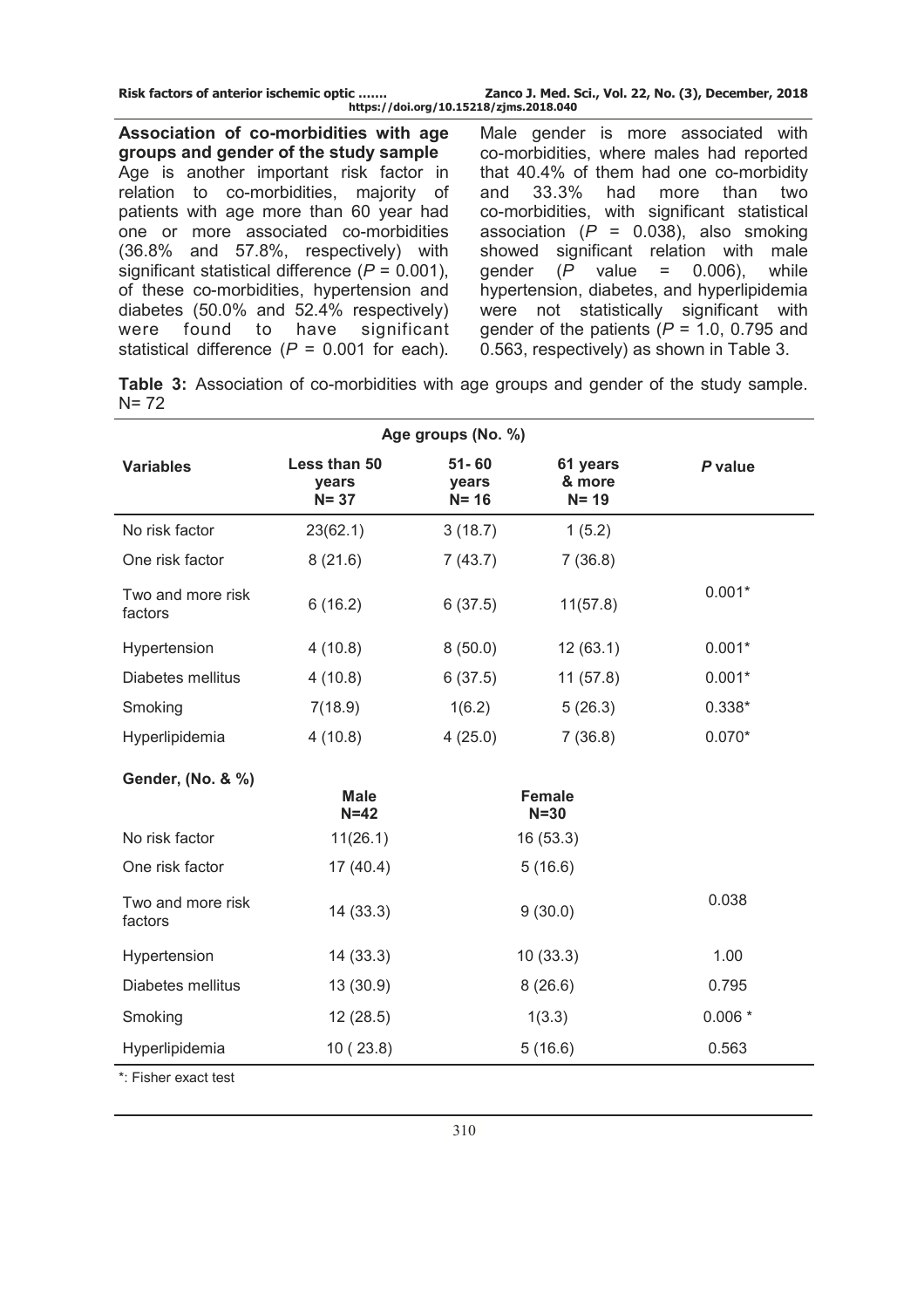| Risk factors of anterior ischemic optic | Zanco J. Med. Sci., Vol. 22, No. (3), December, 2018 |
|-----------------------------------------|------------------------------------------------------|
| https://doi.org/10.15218/zjms.2018.040  |                                                      |

### **Physical cup appearance between cases and controls**

The absence of physiological cup over the optic disc was higher among cases compared to the control group (80% and 20%, respectively) with a highly significant statistical association ( $P = 0.001$ ) as shown in Table 4.

### **Association between the absence of physical cup and risk factors**

The physiological cup over the optic disc was absent among 26.6% of those

patients with no risk factors, while 26.6 % of those with one risk factor and 46.6% of those with two and more risk factors, with no significant statistical association  $(P = 0.079)$ . Co-morbidities like hypertension, smoking, and hyperlipidemia were not significantly associated with the absence of physical cup  $(P = 0.447, 0.537)$ and 1.0, respectively), only diabetes was significantly associated (*P* = 0.001) as shown in Table 5.

|                  | <b>Physical cup appearance</b> |                       |         |
|------------------|--------------------------------|-----------------------|---------|
| <b>Variables</b> | <b>No</b><br>No. (%)           | <b>Yes</b><br>No. (%) | P value |
| Cases            | 24(80.0)                       | 12(28.5)              | 0.001   |
| Controls         | 6(20.0)                        | 30(71.4)              |         |
| Total            | 30(41.7)                       | 42(58.3)              |         |

**Table 4**: Association of physical cup appearance between cases and controls.

| <b>Physical cup appearance</b> |                                        |                                       |         |
|--------------------------------|----------------------------------------|---------------------------------------|---------|
| <b>Variables</b>               | <b>No</b><br>$(Total = 30)$<br>No. (%) | <b>Yes</b><br>$(Total=42)$<br>No. (%) | P value |
| <b>Risk factors</b>            |                                        |                                       |         |
| No risk factor                 | 8(26.6)                                | 19 (45.2)                             |         |
| One risk factor                | 8(26.6)                                | 14(33.3)                              | 0.079   |
| Two and more risk factors      | 14 (46.6)                              | 9(21.4)                               |         |
| <b>Co-Morbidities</b>          |                                        |                                       |         |
| Hypertension                   | 12(40.0)                               | 12(28.5)                              | 0.447   |
| Diabetes mellitus              | 15(50.0)                               | 6(14.2)                               | 0.001   |
| Smoking                        | 4(13.3)                                | 9(21.4)                               | 0.537   |
| Hyperlipidemia                 | 6(40.0)                                | 9(60.0)                               | 1.00    |

**Table 5:** Association between physical cup appearance and risk factors (n= 72).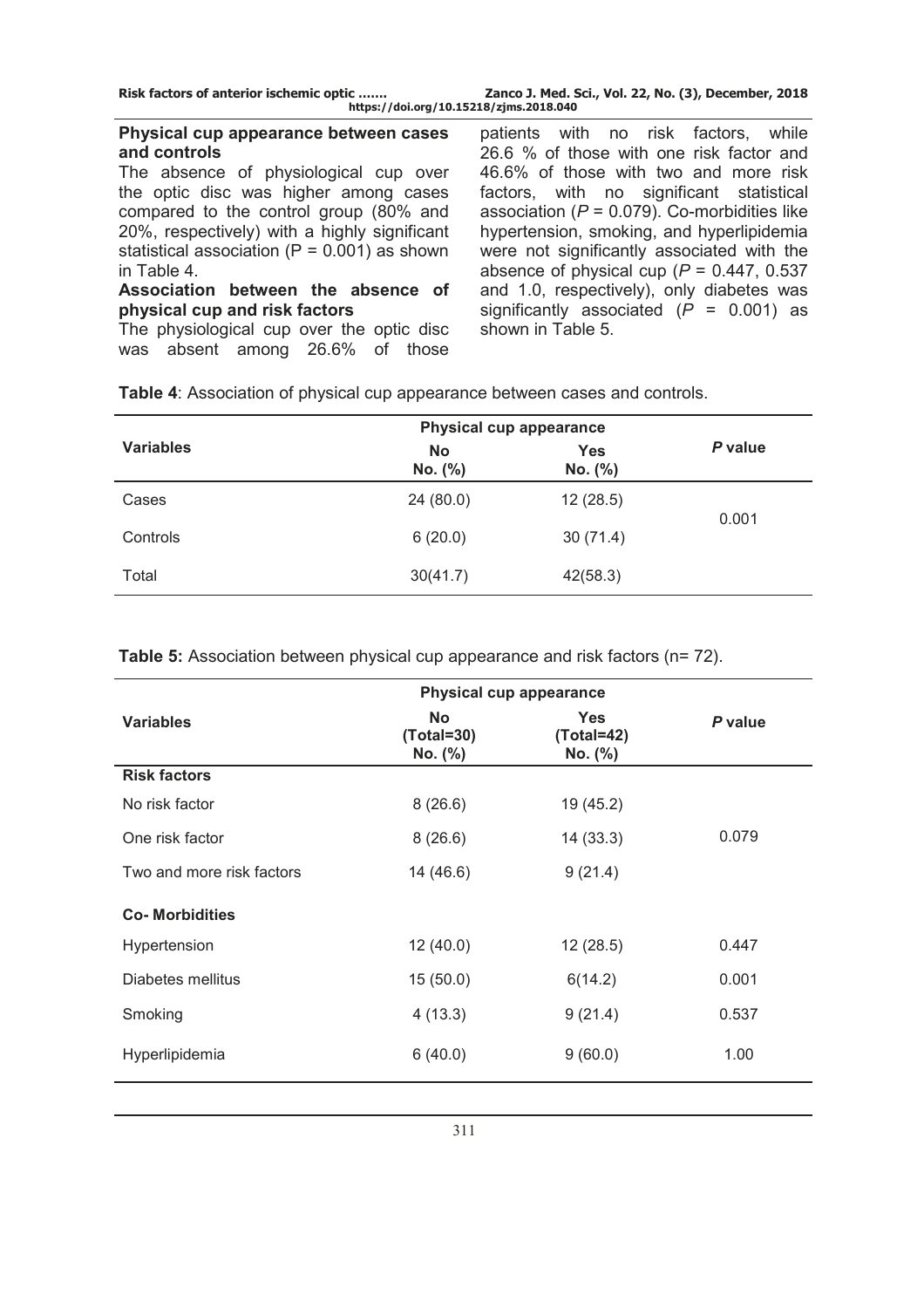| Risk factors of anterior ischemic optic | Zanco J. Med. Sci., Vol. 22, No. (3), December, 2018 |
|-----------------------------------------|------------------------------------------------------|
|                                         | https://doi.org/10.15218/zjms.2018.040               |

Blood group O+ve was most common among cases compared to controls (63.8% and 36.1%, respectively) with no significant statistical association (Table 6). Figure 1 shows the association between risk factors and blood group of the patients.

# **Discussion**

Ischemic optic neuropathy is one of the major causes of blindness or seriously impaired vision, yet there is disagreement as to its pathogenesis, clinical features and especially its management. This is because ischemic optic neuropathy is not one disease but a spectrum of several different types, each with its etiology, pathogenesis, clinical features, and management. In our study, we had excluded cases other than non arteritc AION, searching for the

possible relation with risk factors. The mean age in our cases was 51 year, which is relatively younger than what mentioned in other international studies like Lee et al. $3$ and Atkins and colleagues<sup>5</sup>(60 years). This may be related to poor adherence of our patients to their anti-hypertensive and anti-diabetes medications and low health education. Anyhow, age appeared to be a very important factor in association with other co-morbidities (*P* = 0.001) especially with hypertension and diabetes (*P* = 0.001 and 0.001, respectively). In our patients with NA-AION, aging was also shown to be significant in a study done by Monteiro<sup>14</sup> in Brazil. This finding may be explained by the fact that atherosclerosis and other associated risk factors are more frequent in late middle age and elderlies.

| <b>Blood group</b> | <b>Cases</b><br>$N = 36$<br>No. (%) | <b>Controls</b><br>$N = 36$<br>No. (%) | P value* |
|--------------------|-------------------------------------|----------------------------------------|----------|
| A-ve               | 0(0.0)                              | 2(5.5)                                 |          |
| A+ve               | 7(19.4)                             | 5(13.8)                                |          |
| AB+ve              | 3(8.3)                              | 7(19.4)                                |          |
| B+ye               | 3(8.3)                              | 8(22.2)                                | 0.058    |
| O-ve               | 0(0.0)                              | 1(2.7)                                 |          |
| $O+ve$             | 23(63.8)                            | 13(36.1)                               |          |

**Table 6**: Blood groups of cases and controls

\*: Fisher exact test



**Figure1:** Association between risk factors and blood group of the patients. n= 36.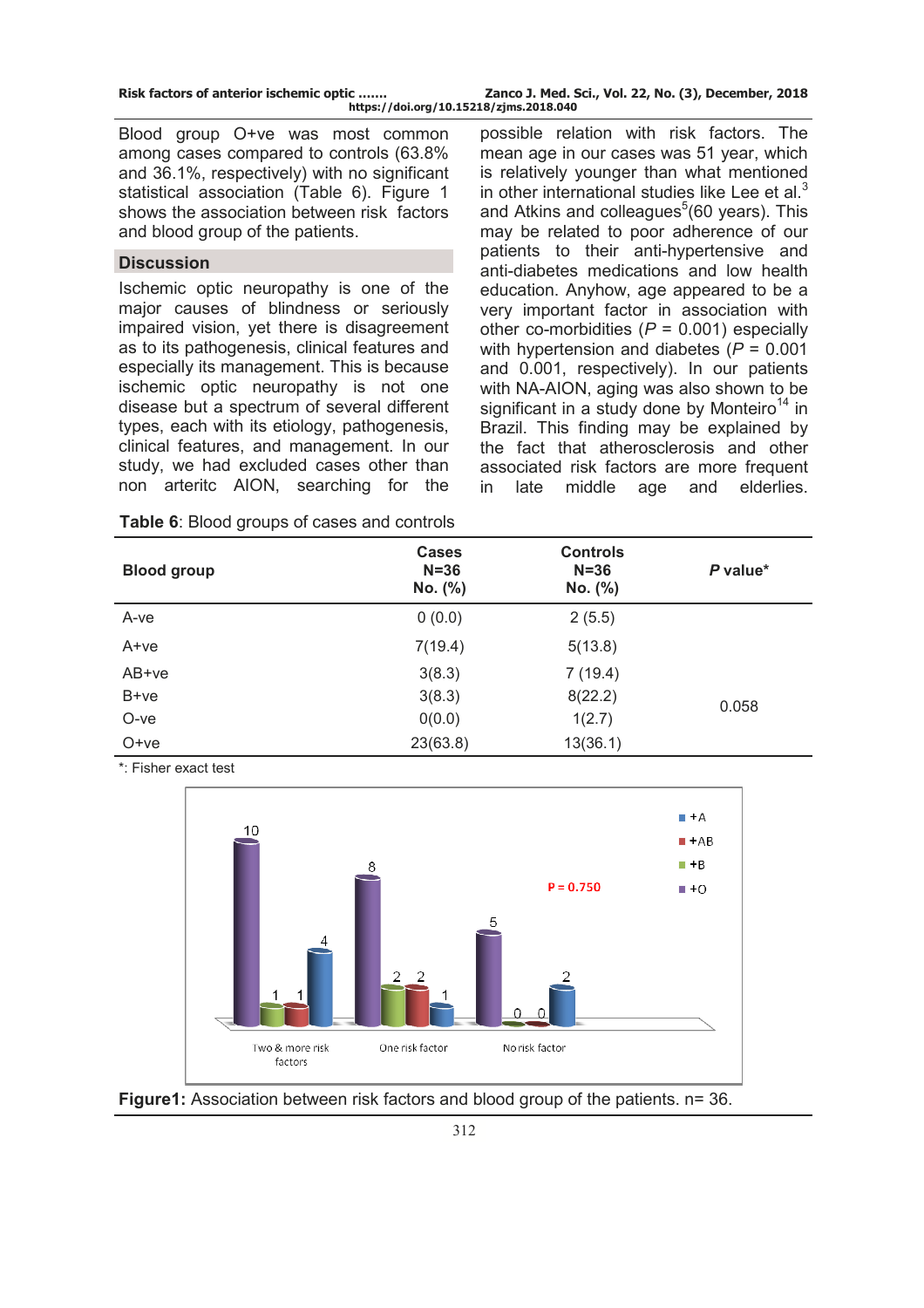| Risk factors of anterior ischemic optic | Zanco J. Med. Sci., Vol. 22, No. (3), December, 2018 |
|-----------------------------------------|------------------------------------------------------|
| https://doi.org/10.15218/zjms.2018.040  |                                                      |

The presence of co-morbidities has special importance in our studied group and significant number of the cases have one or more risk factors  $(P = 0.001)$ , of these risk factors diabetes and hypertension showed significant relation with anterior ischemic optic neuropathy (*P* = 0.001 and 0.046, respectively), which in turn highly agree with the findings of Lee et al., $3$  Atkins and colleagues, $5$ and Hayreh. $^7$  On the other hand, smoking and hyperlipidemia appeared non-significant in our study, hyperlipidemia was found to be significant in the pre-mentioned studies, but smoking has no studied data, a larger study with a more included number of patients would give a better estimation of hyperlipidemia in our patients. In this sample, unlike other studies like Johnson and Arnold,<sup>9</sup> and Atkins and colleagues,<sup>5</sup> male patients were more than female to have an association with co-morbidities, and the relationship was statistically significant (*P* = 0.038). Smoking is the risk factor of importance in male group  $(P = 0.006)$ , this may be attributed to the type of traditions and habits of the society in this area that considers smoking unacceptable for female. Physiological cup of the optic nerve disc has special importance in the relationship with the occurrence of anterior ischemic optic neuropathy as revealed by many studies done by Monteiro<sup>14</sup>, Hayreh and Zimmerman<sup>13</sup> and Purvin et al.<sup>12</sup> that was attributed to the structural crowding over the optic nerve head with a small or absent cup. This is parallel with our finding in this study as a highly significant relationship as an independent factor with AION (*P* = 0.001) and when associated with diabetes (*P* = 0.001).

### **Conclusion**

Hypertension, diabetes, age, male gender and absence of the physiological cup over the optic disc are significant risk factors for NA-AION in our sample of patients. It is recommended for future studies to further assess the other risk factors that may have important relation with the occurrence of NA-AION like hyperlipidemia, smoking, hematological diseases, sleep apnea, and uses of sildenafilt, which will be better estimated by a larger group of patients.

#### **Competing interests**

The authors declare that they have no competing interests.

#### **References**

- 1. Sethi H, Menon V, Saxena R. Anterior ischemic optic neuropathy (AION). DJO 2004; 10:4.
- 2. Hauser S, Josephson S, Harrison's Neurology in Clinical Medicine. 3<sup>rd</sup> ed. USA: McGraw Hill Medical; 2013.
- 3. Lee MS, Grossman D, Arnold AC, Sloan FA. Incidence of nonarteritic anterior ischemic optic neuropathy: increased risk among diabetic patients. Ophthalmology 2011; 118:959*–*63.
- 4. Kanki J, Bowling B, Nischal K, Pearson A. Clinical Ophthalmology a Systematic Approach.  $7<sup>th</sup>$  ed. UK: Elsevier; 2011.
- 5. Atkins E, Bruce B, Newman N, Biousse V. Treatment of Nonarteritic Anterior Ischemic Optic Neuropathy. Surv Ophthalmol 2010; 55(1):47*–* 63.
- 6. Ropper A, Samuels M. Adams and Vectorʹs Principles of Neurology. 9<sup>th</sup> ed. USA McGraw Hill Medical; 2009.
- 7. Hayreh SS. Anterior ischemic Optic Neuropathy. Arch Neurol 1981; 38:675.
- 8. Yanoff M, Duker J. Ophthalmology. 4<sup>th</sup> ed. UK: Elsevier; 2013.
- 9. Johnson LN, Arnold AC. Incidence of nonarteritic and arteritic anterior ischemic optic neuropathy. Population-based study in the state of Missouri and Los Angeles County, California. J Neuroophthalmol 1994; 14(1):38*–*44.
- 10. Kerr NM, Chew SS, Danesh-Meyer HV. Non-arteritic anterior ischaemic optic neuropathy: a review and update. J Clin Neurosci 2009; 16(8):994*–*1000.
- 11. Liew SC, Mitchell P. Anterior ischaemic optic neuropathy in a patient with optic disc drusen. Aust N Z J Ophthalmol 1999; 27(2):157*–*60.
- 12. Purvin V, King R, Kawasaki A, Yee R. Anterior ischemic optic neuropathy in eyes with optic disc drusen. Arch Ophthalmol 2004; 122(1):48*–*53.
- 13. Hayreh SS, Zimmerman MB. Nonarteritic anterior ischemic optic neuropathy: refractive error and its relationship to cup/disc ratio. Ophthalmology 2008; 115(12):2275*–*81.
- 14. Monteiro M. Anterior ischemic optic neuropathy: a comparison of the optic disc area of patients with the arteritic and non-arteritic forms of the disease and that of normal controls. Arq Bras Oftalmol 2006; 69(6):805*–*10**.**
- 15. Kuppersmith MJ, Frohman L, Sanderson M. Aspirin reduces the incidence of second